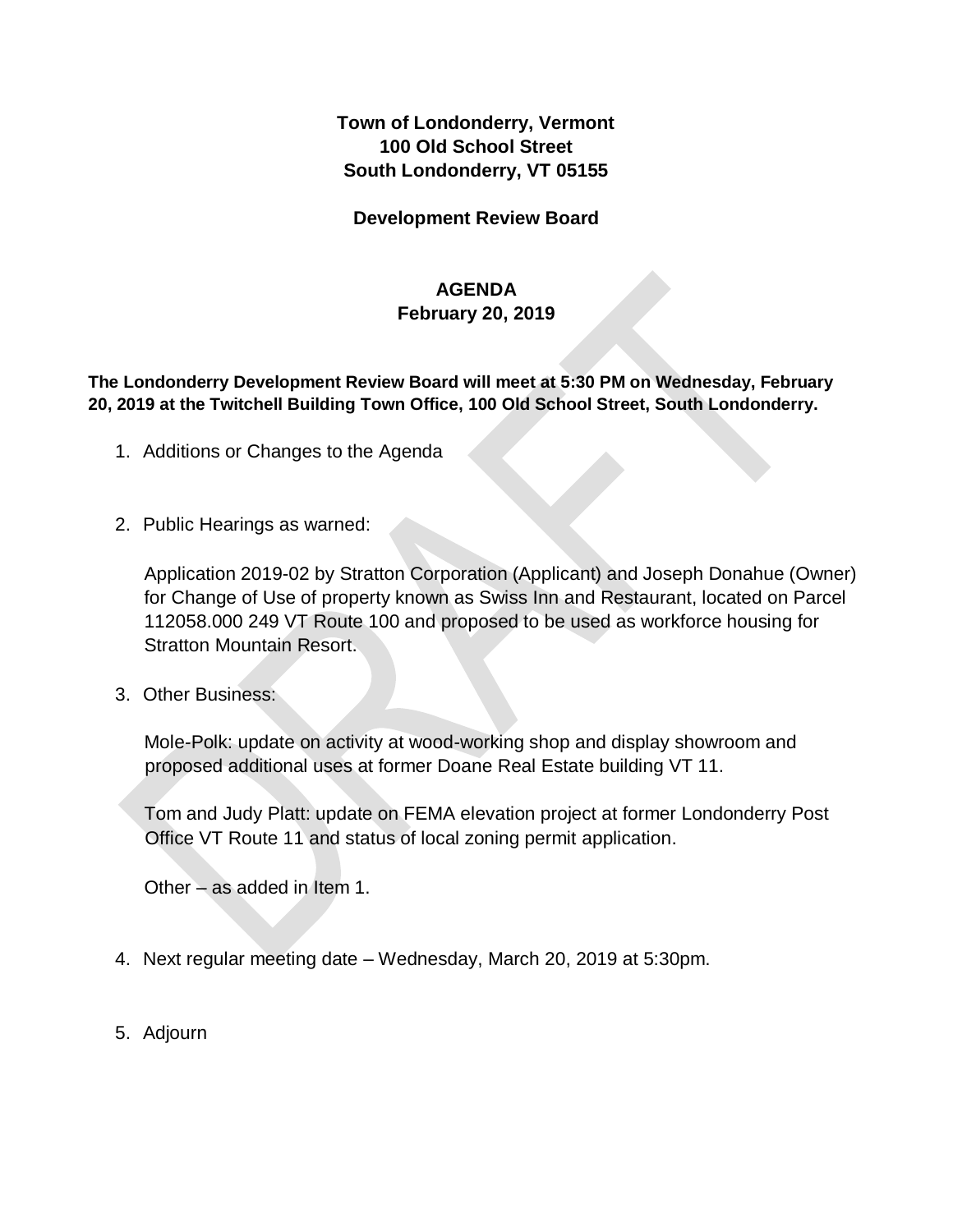# Town of Londonderry, Vermont Development Review Board Meeting Minutes for February 20, 2019

**Present:** DRB members Esther Fishman, John Lancaster, Bob Maisey, Sven Fedorow; **Staff:** Shane O'Keefe, Zoning Administrator/Town Administrator and Sharon Crossman, Assistant to the Town Administrator. **Guests**: Jeff Cavagnino, Thomas Gramling.

- 1. The meeting was called to order at 5:30 PM.
- 2. Changes or Additions to the Agenda: Shane O'Keefe requested discussion of Terms of Office for DRB members. The Board agreed to discuss this item under "Other Business."
- 3. Public Hearing as warned. Application No. 2019-02.

Jeff Cavagnino appeared for Stratton Corp Applicant to represent the application for Change of Use by Joseph Donahue Owner of the Swiss Inn located on +/-15 acres more or less at 249 VT 11. Mr. Cavagnino referred to a narrative entitled 'Building Management Plan' included in the application as he described the project proposed by Stratton Corp. He also submitted a State of VT Department of Environmental Conservation Wastewater System and Potable Water Supply Permit No. WW-2-1008R issued on December 1, 2010 for the proposed project to convert the existing Swiss Inn and Restaurant to seasonal employee boarding for a maximum occupancy of 50 people and discontinued restaurant, with reference to a Water /Wastewater Reference Plan by Andrew G. Mills dated 01/11/19. This new Exhibit will be added to the permit application previously submitted and deemed complete by the Board.

Abutting property owner Thomas Gramling expressed concern about property maintenance, citing a previous arrangement by Stratton Corp for employee housing at Magic Mountain which resulted in significant property damage.

Mr. Cavagnino and the Board discussed the following topics in consideration of Site Plan Review for the application: plans for property management, parking and transportation needs of boarders/occupants, seasonal aspect of occupancy, concerns of neighboring property owners, and changes/additions to the existing structure as well as the need for a local permit for any new signage.

The hearing was closed at 6:00 pm.

4. Other business.

Michael Mole appeared to update the Board on his woodworking business located on VT Route 11 within the former Doane Real Estate building. He submitted a written description of his current efforts to design and activate a website for "Vermont Hands" which will feature several products in development by him as well as other 'Vermont' products made by others. Mr. Mole explained that the facility he envisions will function more as a design studio and showroom rather than a typical retail store, with 'drop-in' customers directed to the website for orders and sales. In this style, he says no additional employees or parking spaces are needed.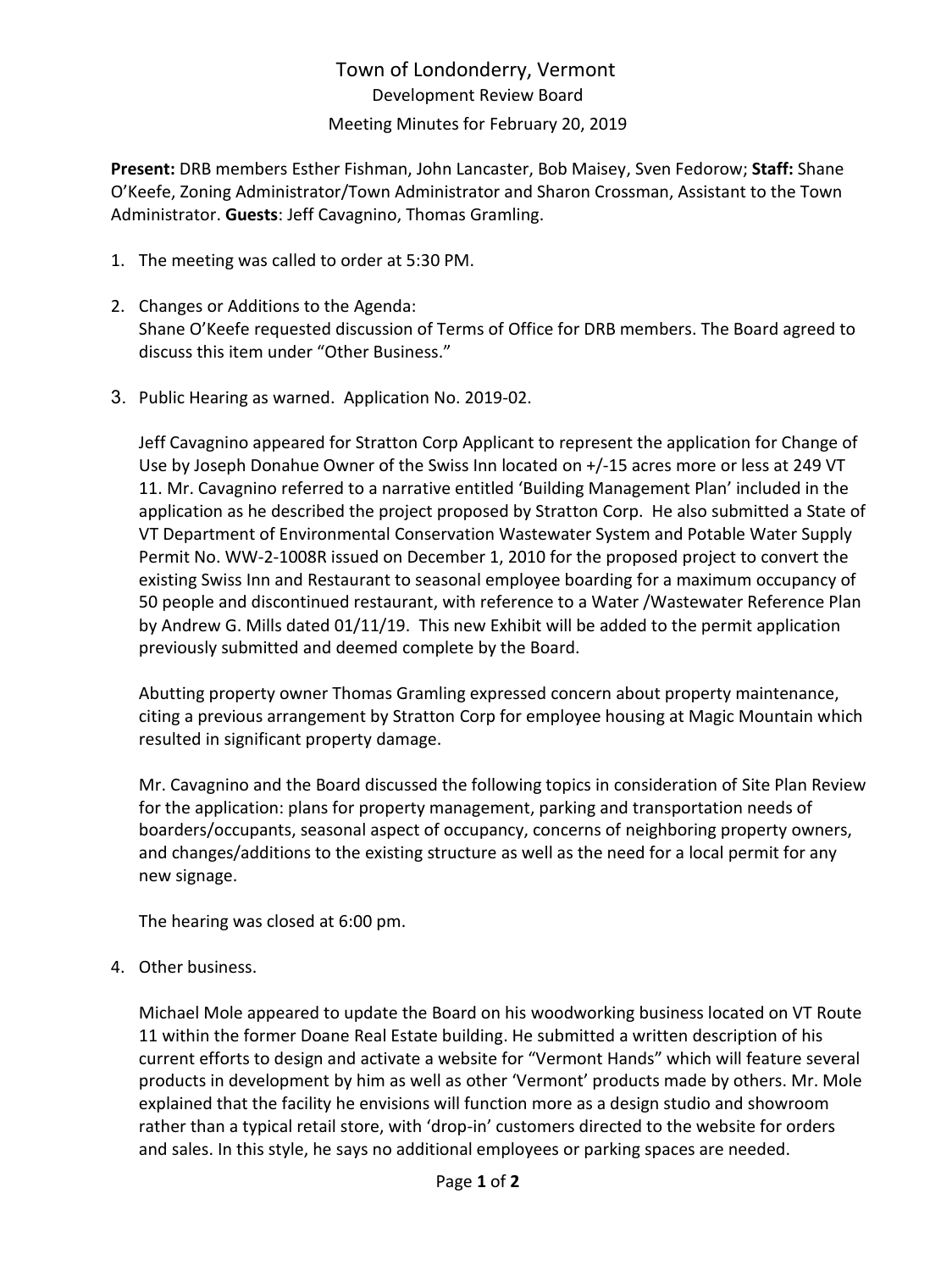The Board instructed Mr. Mole to complete and submit a permit application to the Zoning Administrator for the proposed retail sales since that use was not specifically included in the local permit application submitted, now was it included in the permit granted for mixed use in 2017.

The Board acknowledged the receipt of a narrative prepared by Beck Engineering for a posttropical storm Irene FEMA project proposed for the old Post Office building owned by Thomas and Judith Platt, located in the flood hazard area along VT Route 11. The Platts submitted a local permit application that was stalled for lack of engineer certification that the plan to elevate the structure above flood level would meet all applicable standards of Bylaw Section 205 Flood Hazard Overlay District. The consensus of the Board on this evening was that the narrative submitted by Beck Engineering satisfied the remaining applicable local requirements and the application can now be scheduled for a public hearing.

At 6:48 pm the Board entered private deliberative session. At 7:29 the Board discontinued deliberative session and made the following announcements:

Application No. 2019-02: Change of Use of the Swiss Inn and Restaurant. *Motion by Sven Federow, seconded by John Lancaster to approve the application of Joseph Donahue Owner and Stratton Corp for a Change of Use of the property known as Swiss Inn and Restaurant to a boarding house for seasonal employees of Stratton, with the following conditions:*

- *1. submittal of a parking plan depicting a minimum of 25 spaces meeting the specifications of the Zoning Bylaws Section 413 Parking and Article IV General Regulations for Lodging – Parking Spaces, prior to receipt of the zoning permit;*
- *2. compliance with the Zoning Bylaws Section 414 Performance Standards;*
- *3. no public use is approved with this permit.*

# *Motion passed unanimously.*

5. Adjournment

The meeting was adjourned at 7:31 PM.

Respectfully submitted,

Sharon Crossman, Assistant to Zoning Administrator

*Approved on March 20, 2019*

 $\overline{C}$ 

Esther Fishman, Co-Chair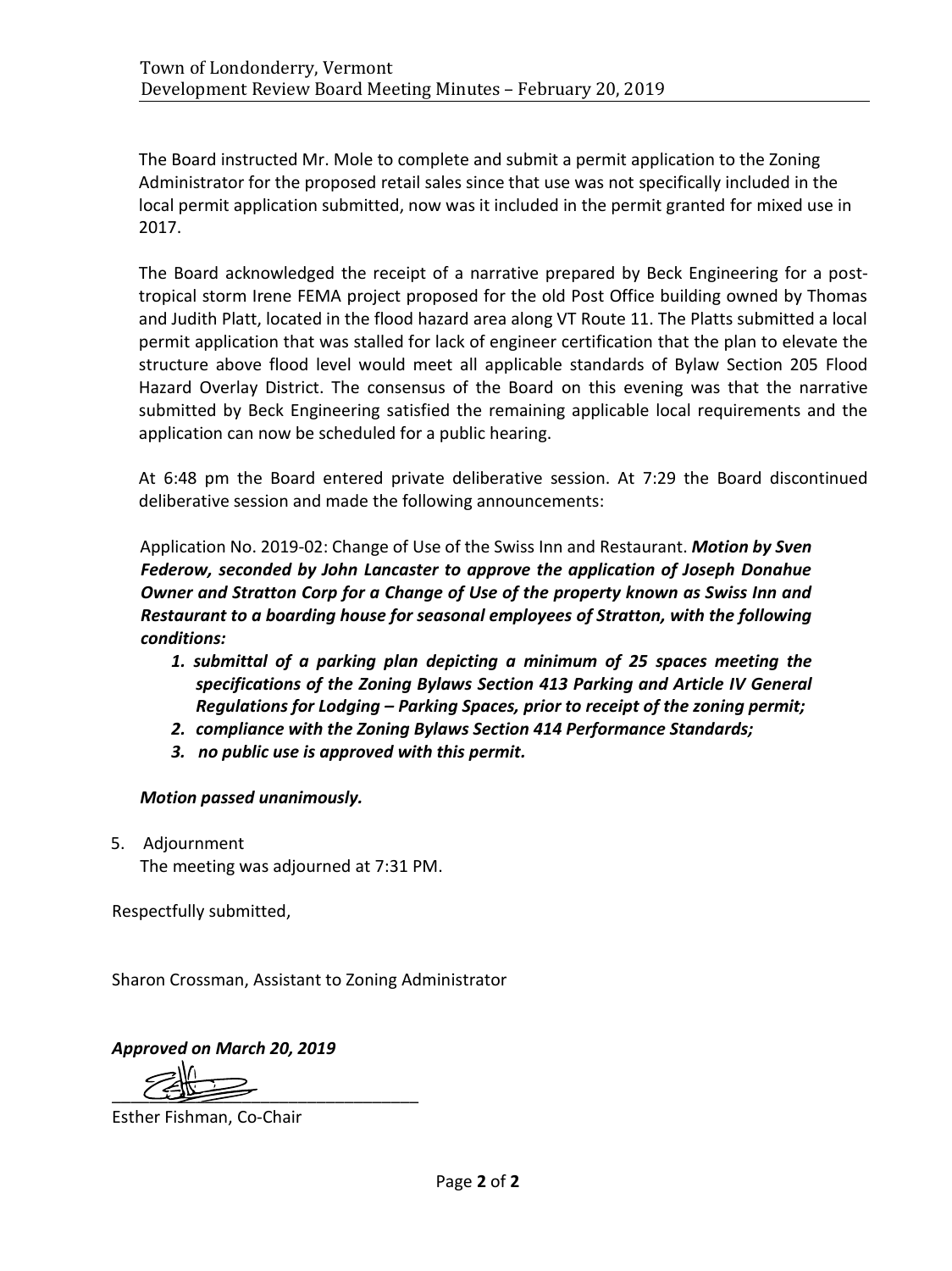#### **TOWN OF LONDONDERRY, VERMONT Development Review Board**

#### **Findings and Decision**

#### **Site Plan Review Property of Joseph Donahue, Swiss Inn 249 VT Route 11**

#### **INTRODUCTION AND PROCEDURAL HISTORY**

- 1. This proceeding involves review an application submitted by Stratton Corporation for Joseph Donahue, Owner of Swiss Inn and Restaurant for Site Plan Review for a Change of Use to workforce housing for Stratton Mountain Resort employees, situated on Parcel 112058.000, at 249 VT Route 11,
- 2. The application was received by the Zoning Administrator for the Town of Londonderry 01/16/2019. A copy of the application is available at the Town Offices in Londonderry.
- 3. On 1/29/2019, notice of a public hearing for review of the Swiss Inn application was posted at the following places:
	- o The Londonderry Town Clerk's Office
	- o The Londonderry Post Office
	- o The South Londonderry Post Office
- 4. On 1/29/2019, a copy of the notice of public hearing was mailed to the Applicant and Owner. Adjoining property owners were notified by certified mail:

Shannon Rose Sheldon, 61 South Oxford St, Brooklyn, NY 11217 Baneberry N. LLC, c/o Joanne Scanlon, 1196 Maple St., Rocky Hill, CT 06067 Barbra Duffy and Arthur J. Lundgren Jr., 363 Reilly Rd, Londonderry, VT 05148 Savannah and Thomas Gramling, 22 Castaldo Rd, Andover, VT 05143 Wayne & Katherine Conn, 23 Sherwood Forest, Londonderry, VT 05148 Richard & Deborah Gotshall, POB1, Peru, VT 05152 Bennington Rutland Supervisory Union, 6378 VT Rte 7A, Sunderland, VT 05250

- 5. On 1/30/2019, notice of a public hearing for the Swiss Inn application was published in the *Vermont Journal*.
- 6. The application was considered by the Board at a public hearing opened on 2/20/2019. Present through the proceedings were the following members of the Board: Esther Fishman (Co-Chair), Sven Fedorow, John Lancaster and Bob Maisey. On 2/20/2019 the public hearing was closed.
- 7. During the course of the proceedings the following exhibits were submitted to the Board by the Applicant, Jeffrey Cavignano of Stratton Corporation, along with the permit application: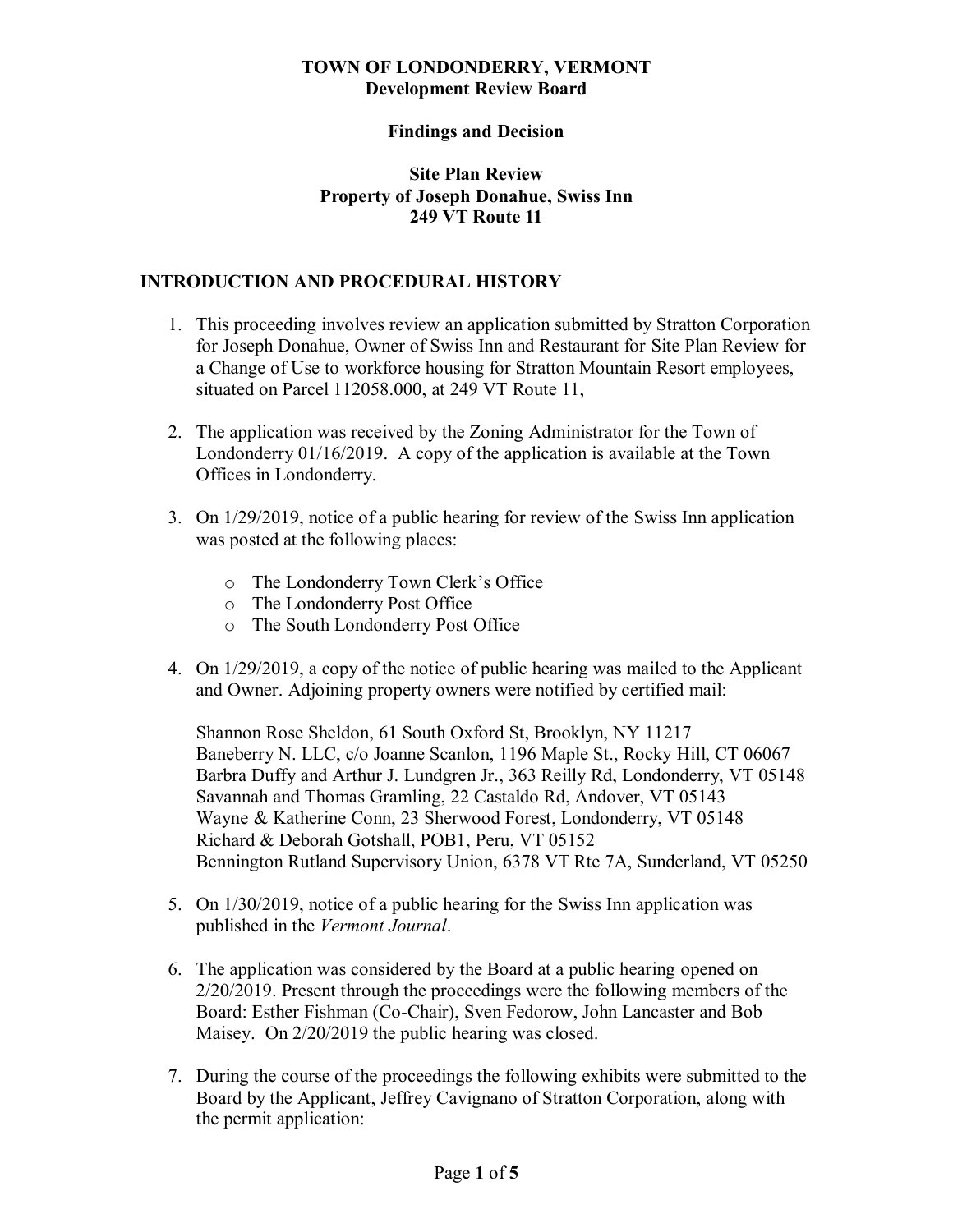Exhibit 1: State of VT Department of Environmental Conservation Wastewater System and Potable Water Supply Permit No. WW-2-1008R issued on December 1, 2010 for the proposed project to convert the existing Swiss Inn and Restaurant to seasonal employee boarding for a maximum occupancy of 50 people and discontinued restaurant, with reference to a Water /Wastewater Reference Plan by Andrew G. Mills dated 01/11/19.

Exhibit 2: Parking Plan, submitted by the applicant on 3/15/2019.

These exhibits are available at the Town Office.

- 8. Mr. Cavignano discussed the proposal of Stratton Corp to use the existing layout of the (former) Swiss Inn to house seasonal employees throughout the year. He stated that Stratton will: retain the kitchen for use by the resident boarders, house 2 persons per room, employ a Resident Manager who will live on site, and provide transportation for the residents to and from work and for occasional shopping trips. Mr. Cavignano said the transportation vans may be used to provide transportation for the general public in the future.
- 9. Mr. Cavignano discussed existing and necessary parking and traffic flow relevant to the proposed use as workforce housing with the Board. He stated that he has discussed the proposed change of use with some abutting property owners as well as Flood Brook School Principal. He mentioned that there is sufficient land for future development of trails that could be shared with Flood Brook School, if desired.
- 10. Abutting property owner Thomas Gramling expressed concern about property maintenance, citing a previous arrangement by Stratton Corporation for employee housing at Magic Mountain which resulted in significant property damage. Mr. Cavagnino responded that Stratton Corporation is aware of this criticism and has worked to improve living conditions at all its offsite employee housing accommodations.
- 11. After deliberative session that evening, the Board approved a preliminary decision on the application, with conditions as follows:
	- 1) Submittal of a parking plan depicting a minimum of 25 spaces meeting the specifications of the Zoning Bylaws Section 413 Parking and Article IV General Regulations for Lodging – Parking Spaces, prior to receipt of the zoning permit;
	- 2) Compliance with the Zoning Bylaws Section 414 Performance Standards;
	- 3) No public use is approved with this permit.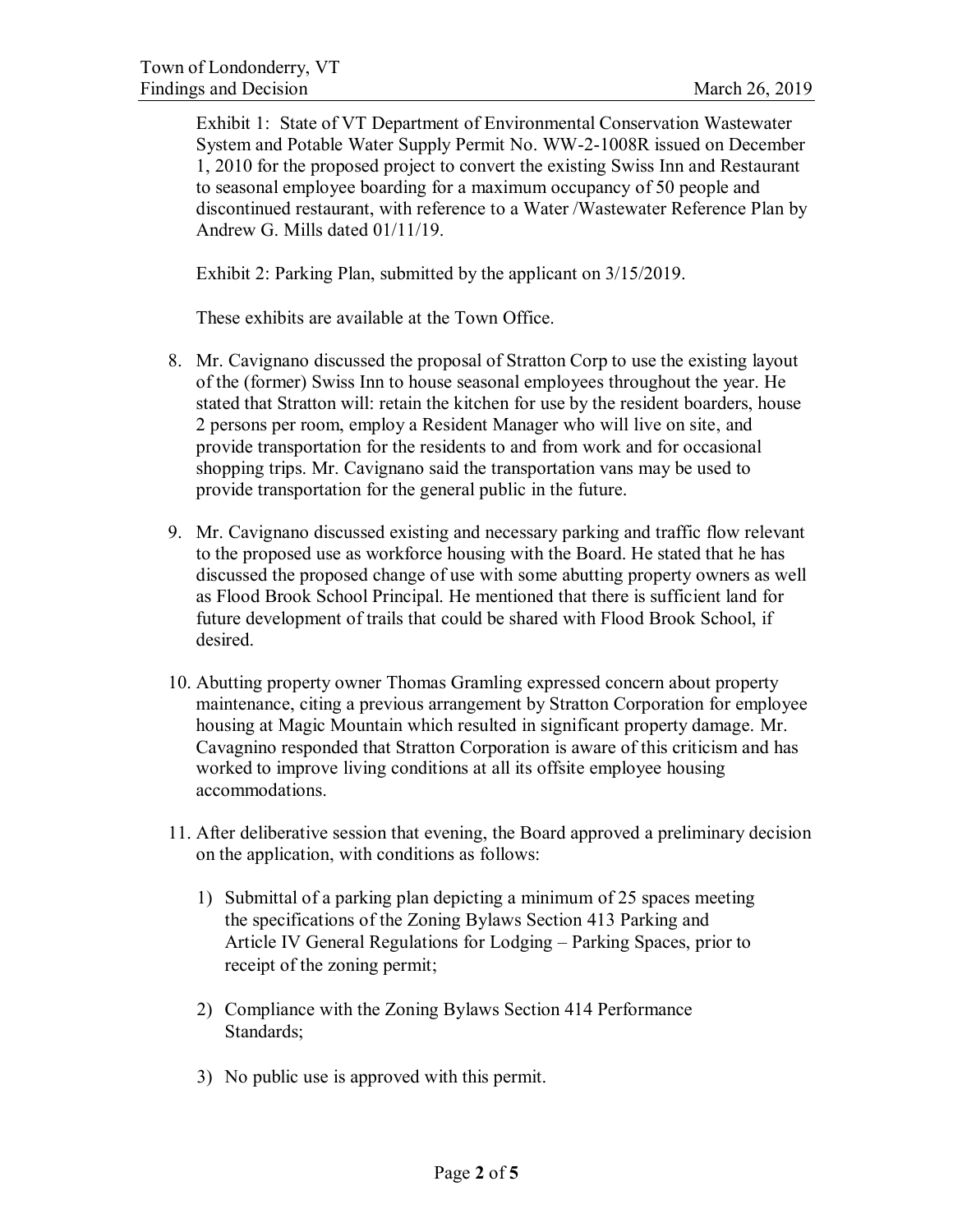- 4) Any and all required state permit approvals to be received and submitted to the Town, prior to undertaking the specific improvements approved herein.
- 12. In response to the condition requiring submittal of a parking plan, the applicant submitted a plan on 3/4/2019 showing the parking area with no delineation of parking spaces or circulation details. On 3/7/2019, the Zoning Administrator found that the parking plan was inadequate and informed the applicant accordingly.
- 13. On 3/8/2019 the applicant submitted revised plans showing 25 parking spaces. The Zoning Administrator indicated to the applicant that the spaces and circulation areas did not meet specifications laid out in the Zoning Bylaw. That same day the applicant submitted a request for waiver pursuant to Section 413(E)(4) of the Zoning Bylaw, which provides as follows:

"On-site parking… requirements may be reduced or waived by the …Board…based on the Board's determination under one or more of the following provisions, that, due to circumstances unique to the development, the strict application of these standards is unnecessary: …(4) The proposal is for the development of elderly and/or affordable housing units"

- 14. Upon further review of the application, the Zoning Administrator subsequently rendered a decision on the number of parking spaces actually required, noting that the new use, absent the restaurant, would have a diminished parking requirement and the site was coming into greater conformance with the Zoning Bylaw by virtue of the proposed change of use. On 3/15/2019 the applicant submitted a new parking plan showing 17 parking spaces and adequate vehicular circulation within the designated parking area.
- 15. At the next meeting of the Board, on 3/20/2019, the parking plan was reviewed by the Board and found to be generally acceptable. The Board then voted as follows:
	- 1. To amend condition 1 of the Board's decision from 2/20/2019, to reflect that a minimum of 17 parking spaces are to be delineated for this project, the basis for this being that the change of use reduces the degree of noncompliance of the property;
	- 2. To amend condition 3 of the Board's decision from 2/20/2019, to reflect that there shall be no non-employee use of the Boarding House until such time as a revised parking plan is accepted by the Board that delineates or reserves additional parking areas; and,
	- 3. To accept the parking plan as submitted on 3/15/2019.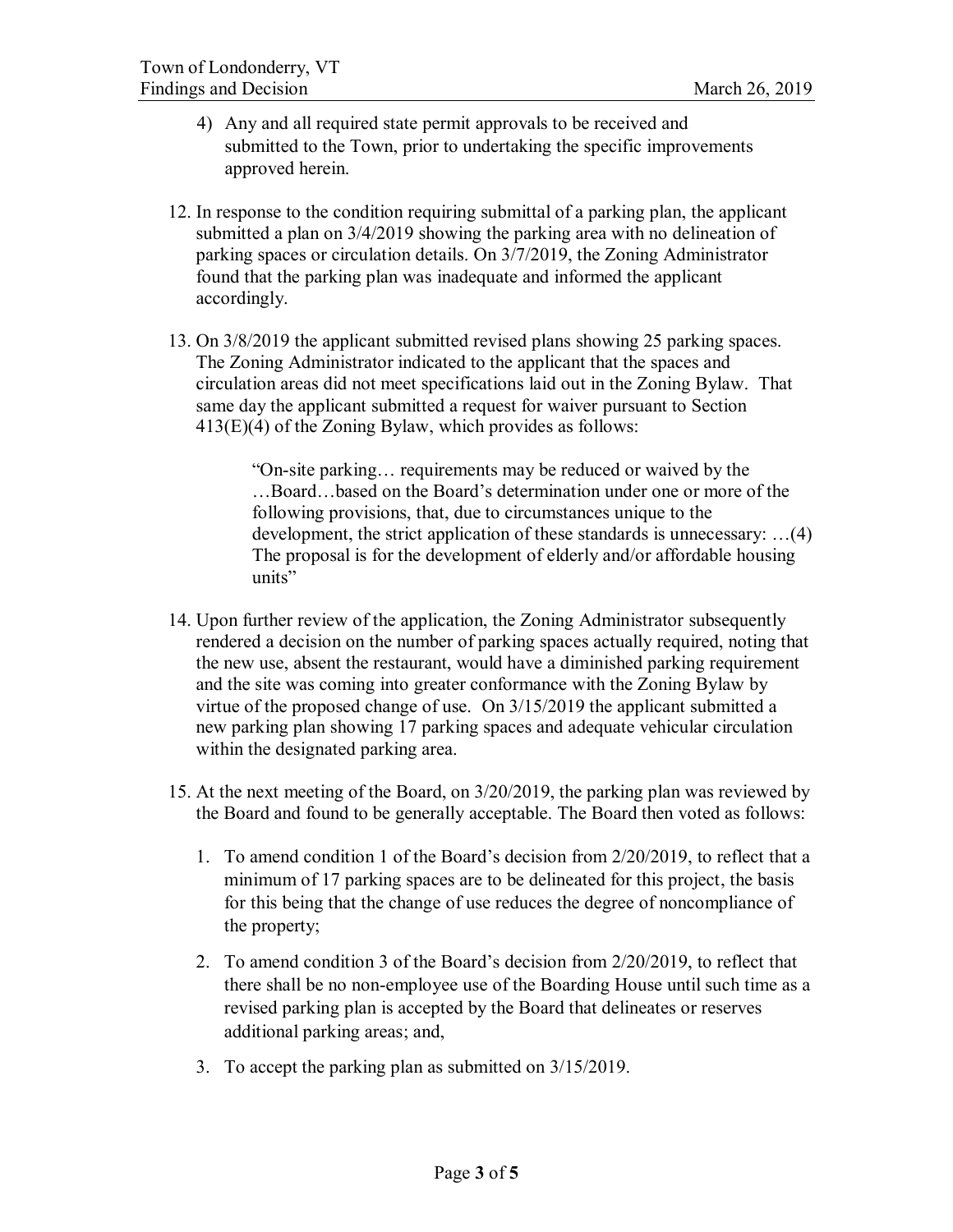A vote on the following motion failed:

To accept the request for waiver of the number of required parking spaces for this specific project per Zoning Bylaw Section 413(E)(4) of the Zoning Bylaw.

The stated basis for the failure of this motion to pass was that the proposed use of the property is neither Elderly Housing nor Affordable Housing, as such terms are defined in the Zoning Bylaw.

# **FINDINGS**

Based on the application, testimony at the hearing by Jeff Cavagnino, exhibits and other evidence presented, the Board makes the following findings:

- 1. The Owner of Record of Parcel 112058.000, located at 249 VT Route 11, is Joseph Donahue, ("Owner"), per a deed recorded in Book 48, Page 598 of the Londonderry Land Records.
- 2. In this application, the Owner, Joseph Donahue and Applicant, Stratton Corporation, represented by Jeff Cavignano, seek approval to utilize an existing property known as the Swiss Inn and Restaurant as a Boarding House for workforce housing for up to 50 employees of Stratton Mountain Resort, based on existing room space and updated state wastewater permitting.
- 3. The property is located in the R3 Zoning District as described on the Town of Londonderry Zoning Map and Article II of the Bylaw.
- 4. The use of the property as an inn and restaurant for the past 40 years or so constitutes a pre-existing, non-conforming use that pre-dates the current Zoning Bylaw.
- 5. Approval for the requested change of use is pursuant to review under Section 203 (District Standards), Section 404 (Conversions and Changes of Use), Section 502 (Site development Plan) of the Zoning Bylaw.
- 6. As proposed by the Applicant and Owner, and consistent with the provisions of the Zoning Bylaw, the requested new use of the former Swiss Inn and Restaurant constitutes a Boarding House, as defined in Section 700 Definitions.
- 7. A Boarding House is a Permitted Use in the R3 Zoning District, and is defined as follows:

"A dwelling in which lodging is provided by the owner or operator to more than three(3) unrelated people for profit. Boarding houses are distinguished from Motels/Hotels by the sharing of bathrooms, living rooms and /or kitchens".

8. The Board finds that the proposed plan for change of use as described appears to